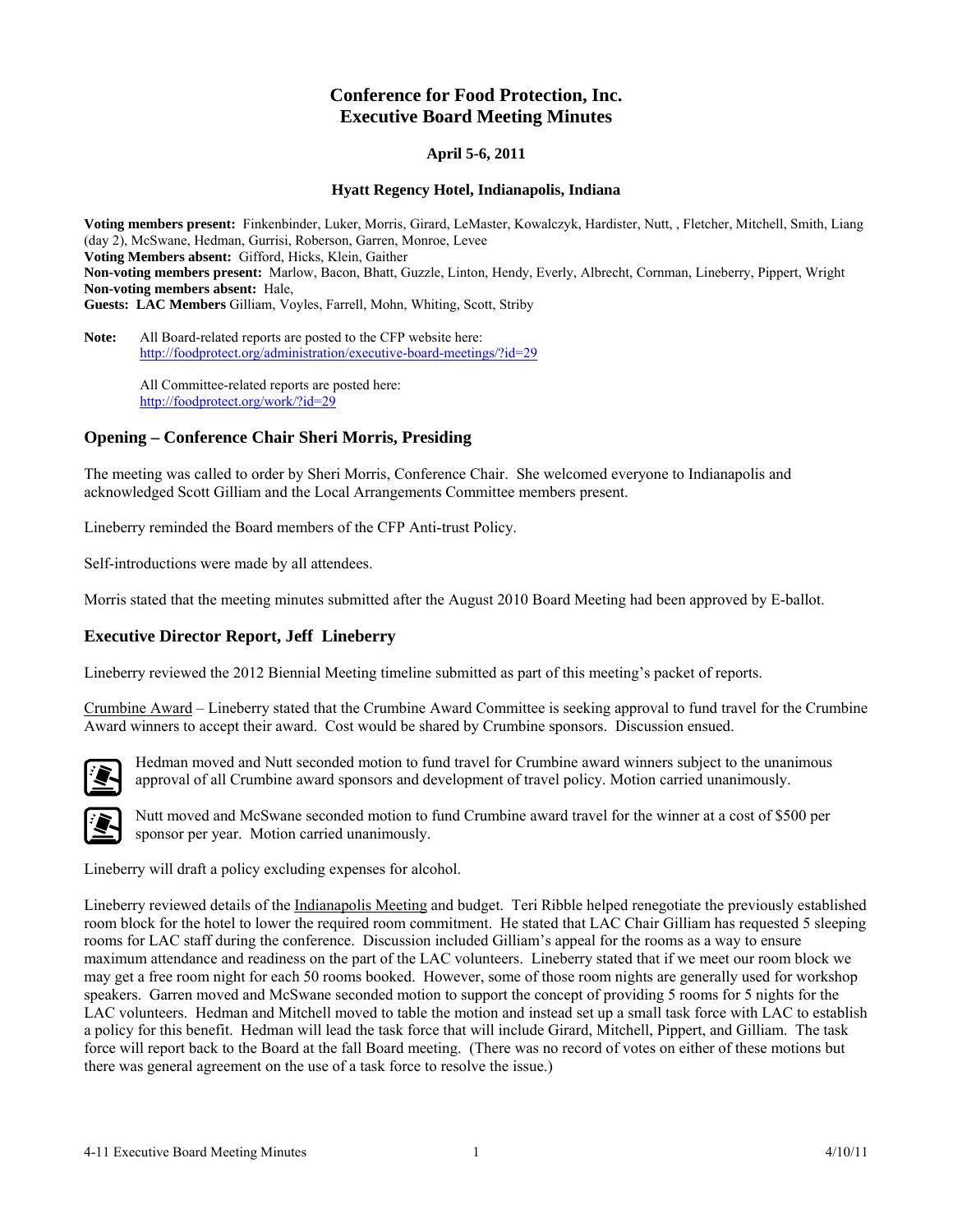Lineberry summarized the 2014 site selection process as described in his previously submitted written report. Cornman and Roberson discussed the hotel location and amenities.

Lineberry discussed the suggestion that the registration booklet and the registration process be online only as is customary with many of our fellow conferences/meetings. A postcard to the membership in the next few months will announce this along with council application dates, meeting dates, issue submission dates, etc. All subsequent announcements would be done through blast email and the website. Members will still be able to print out and fax or mail the registration form.



Hedman moved and Gurrisi seconded motion to provide online registration booklets only. The motion carried unanimously.

The Council Formation process will be online and Lineberry will coordinate the distribution of the applications. Council members and alternates will be announced and approved at the fall Board meeting after which Lineberry will notify the applicants of their status.

Executive Assistant Wright reported membership statistics as follows:

Total members: 520 (30Academics, 5 Consumers, 302 Industry, and 183 Regulators

- 143 of the industry members are non-regulated "others."
- Regulators break down as 59 Federal, 91 State and 33 local members.

The Board discussed the challenge of future Biennial Meeting attendance by regulators. How do we get States to recognize the value of CFP participation - perhaps a letter from Mike Taylor and/or CFP. Jeff offered to revamp the letter that currently goes to State agency heads in the fall prior to the Biennial Meeting asking for delegates. Board members recommended including the reasons why attendance is of value so potential registrants can present the argument to their administrators to get approval. The Board generally feels that more outreach is needed.

Scott Gilliam introduced the attending members of the Local Arrangements Committee including Donna Striby, Indianapolis Convention and Visitors Association who briefly addressed the Board. Gilliam summarized the previously submitted LAC report which included a detailed summary of planning and personnel assignments completed to date.



Girard moved and Garren seconded motion to acknowledge the Executive Director's report. The motion carried unanimously.

## **Executive Treasurer Report, Eric Pippert**

Pippert summarized his previously submitted reports and budgets posted online as accompaniments to these minutes. Levee, Chair of the Audit Committee, stated that the Audit policy needs complete revision – it currently is very brief and needs to be more detailed. His committee will tackle this task. There was extensive discussion on the financial health of the organization and its future, including dues structure, registration costs, etc.



Garren moved and LeMaster seconded the motion to increase dues to \$100 per 2-year period to more accurately reflect costs of maintaining the Conference. The motion failed 8-6.



Monroe moved and Nutt seconded the motion to have the executive staff evaluate food and beverage costs to save money and meet contractual obligation. Motion failed.



Smith moved and Girard seconded the motion to have executive team consider the current Indianapolis budget and come back with recommendations to the Board to shave 15% off the catering budget. The motion failed.



Gurrisi moved and Hedman seconded the motion to have executive staff research ways to reduce costs, increase revenues and establish a healthy ratio between revenues and expenses. Motion also includes surveying the membership to inform them of the challenge and solicit member input. The motion passed unanimously.



Nutt moved and Gurrisi seconded the motion to acknowledge the Executive Treasurer's report. The motion passed unanimously.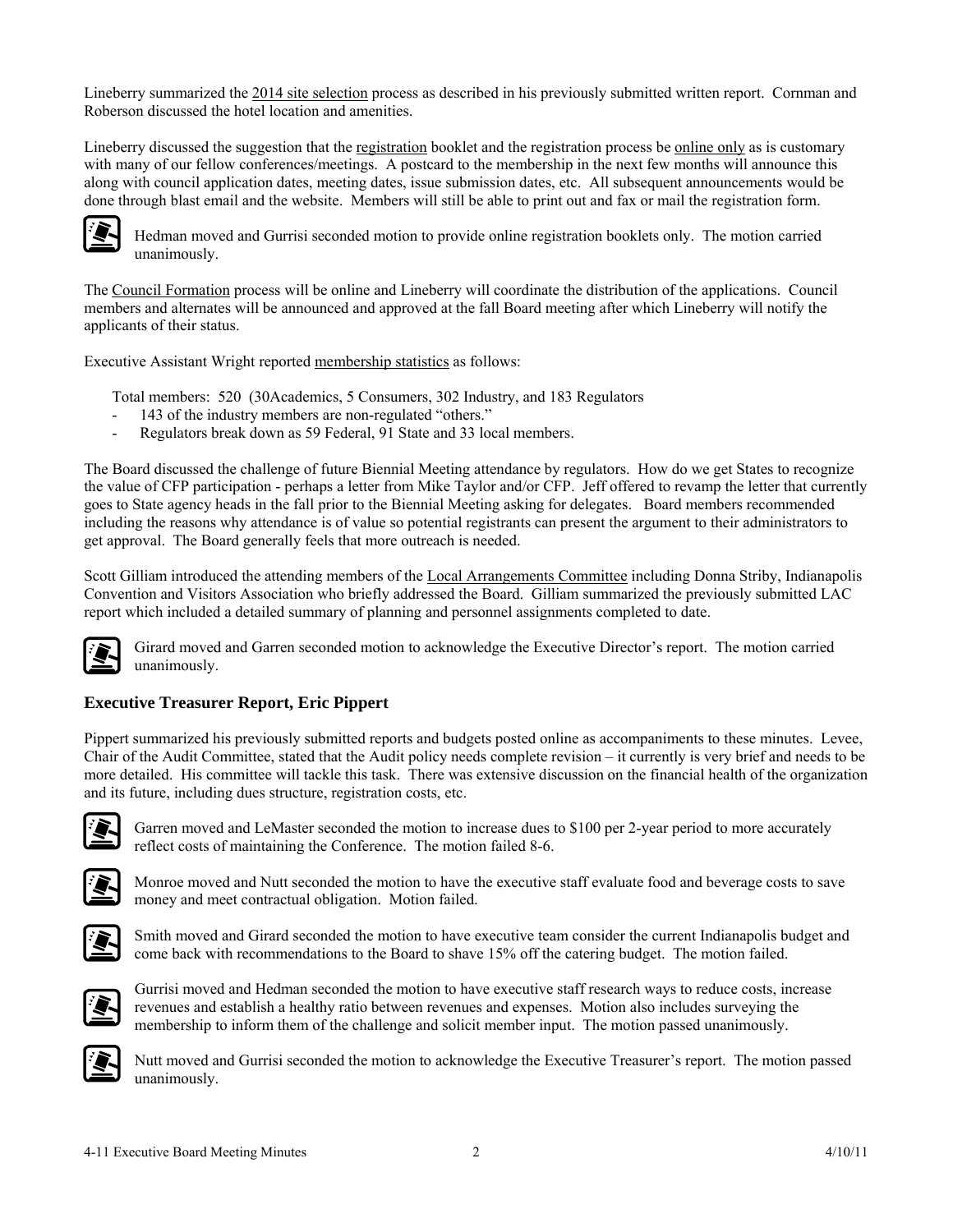## **Old Business**

Lineberry sought clarification on FDA's position regarding shellfish reshippers in states that do not participate in the National Shellfish Sanitation Program. FDA's position is: If you are a retailer with a company distribution center and you distribute from your distribution center to your stores, then the distribution center is not distinct from the approved stores in terms of approved source.

## **Council Reports**

### *Council I Report - Deborah Marlow and Brenda Bacon*

Deborah Marlow reports that Council I's 3 committees have been active and have submitted written reports detailing their activities. Recall Evaluation Committee has requested whether there is money to hire a researcher for 50 hours of work to benefit the committee. FDA provides some recall info online that may provide them with what they need. The Board reviewed a few instances in the past when such monies were approved or denied. No encouragement was given.



Girard moved and Fletcher seconded motion to acknowledge the Council I report. The motion carried unanimously.

### *Council II Report- Chirag Bhatt and Patrick Guzzle*

Chirag Bhatt reports that all Council II Committees submitted written reports. Bhatt stated that some of the chairs are rookies and have had issues with members who are not active Committee members. These are being resolved. The Interdisciplinary Foodborne Illness Committee is not clear on its charges. The Program Standards Committee also struggled initially but is doing much better; Program Standards seeks approval for a change in the roster adding Miriam Eisenberg.



McSwane moved and Kowalczyk seconded the motion for the Program Standards roster change. The motion carried unanimously.

Kevin Smith stated that the FDA is considering changes to Standard 9; Smith brings it up as something of importance for the Program Standards Committee to discuss. FDA will most likely bring an Issue to 2012 for approval on the change.



Girard moved and Finkenbinder seconded the motion to acknowledge the Council II report. The motion carried unanimously.

### *Council III Report – Rich Linton and Dave Gifford*

Linton reports that the Council III Committees have had a lot of activity. Bob Jue retired and vacated his Council III Vice Chair position. He was replaced by Dave Gifford who was approved by e-vote. Council III has 3 Committees: Hand Hygiene, Allergen, and Reduced Oxygen Packaging. The Council requests 3 actions by the Board:

1. Hand Hygiene Committee replacement/removal of members from committee as stated in written report.



Girard moved and McSwane seconded the motion to make changes as stated in the Committee report. The motion carried unanimously.

2. Allergen Committee requests approval on a change of co-chairs and the naming of 3 subcommittee chairs as described in the written report.



Nutt moved and LeMaster seconded the motion to make changes as stated in the Committee report. The motion carried unanimously.

Linton stated that the charges on the Allergen Committee report differ from the charges assigned by the Conference and he is trying to sort that out.

3. The Reduced Oxygen Packaging Committee is extremely active. They request approval for the changes in membership listed in their written report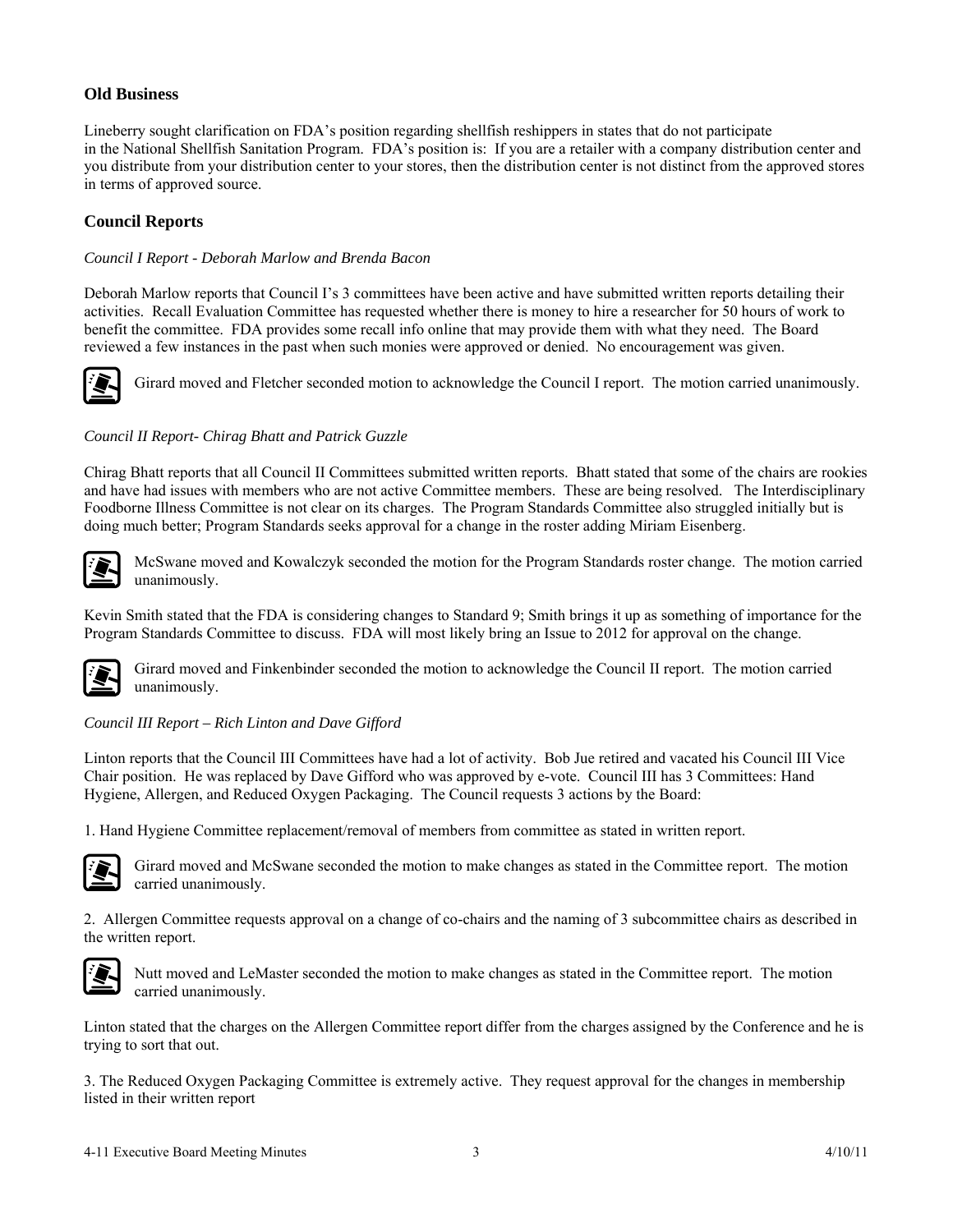

Girard moved and Fletcher seconded the motion to make changes as stated in the Committee report. The motion carried unanimously.



Levee m oved and Garren seconded the motion to acknowledge the Council III report. The motion carried unanimo usly.

## **Standing Committee Reports**

### *Constitution, Bylaws and Procedures – Ruth Hendy and Lee Cornman*

Hendy summarized her written report. She reports that she has a very active and knowledgeable Committee that has been working very hard. There are workgroups assigned with different items. One workgroup has identified all the changes needed with the use of the words "Conference" and "Biennial Meeting" throughout the governing documents. Another workgroup is looking at definitions of membership categories. There is a Committee membership size workgroup; they are looked into Standing Committees and Council Committees as well as the scope of Committee activities. Hendy regretfully must resign as Chair and will be replaced by Vice Chair Cornman. Hendy will continue on as a member of the Committee and be a Parliamentarian but can't fulfill Chair duties any longer.



Lemaster moved and Hardister seconded the motion to acknowledge the Constitution and Bylaws and Procedures Committee report and the resignation and the replacement of Committee Chair. The motion carried unanimously.

### *Issue Committee – Vicki Everly and Aggie Hale*

Everly apologizes on behalf of Hale for missing the meeting. She reports a change to the timeline submitted by Jeff Lineberry. Issue Submission will begin in early December and will end on January 6<sup>th</sup>. Lineberry will make this correction to the official Biennial Meeting Timeline.

All Council Committee written reports and Issues must be submitted to Council Chairs by December  $5<sup>th</sup>$  in Word format for Council Chair review and approval *prior to* actual online submission.



Gurrisi moved and Nutt seconded the motion to acknowledge the Issue Committee report. The motion carried unanimously.

### *Food Protection Managers Certification Committee– Joyce Jensen and Jeff Hawley*

Jensen reviewed her previously submitted written report. She is seeking Board approval to fill two open slots on the Committee as described in the report.



Mitchell moved and LeMaster seconded the motion to make the membership changes stated in the written report. The motion carried unanimously.

Jensen reports that the Committee is working hard to meet its charges especially with regard to security of examinations. There are five active workgroups each with a project to work on. A face-to-face Committee meeting will follow this Board meeting. The new orientation is on the website. Standards are being evaluated for possible changes and submission of Issues. The Bylaws workgroup will be identifying changes especially with regard to alternates, consultants, and making sure that the Conference Constitution and Bylaws is consistent with the Committee's Bylaw. They are looking at quorum, committee structure, voting, removal of non-participating members, and alternates for constituency.

The ANSI Certification providers are having monthly conference calls facilitated by John Marcello.

California SB 602, a new law requiring food handler training and examinations in some retail food establishments, incorrectly makes reference to CFP accredited providers of Food Protection Manager certifications. A workgroup of training providers and the bill's sponsors have proposed language in clean-up legislation that will clarify the requirements of the law and remove any reference to CFP. Much discussion ensued.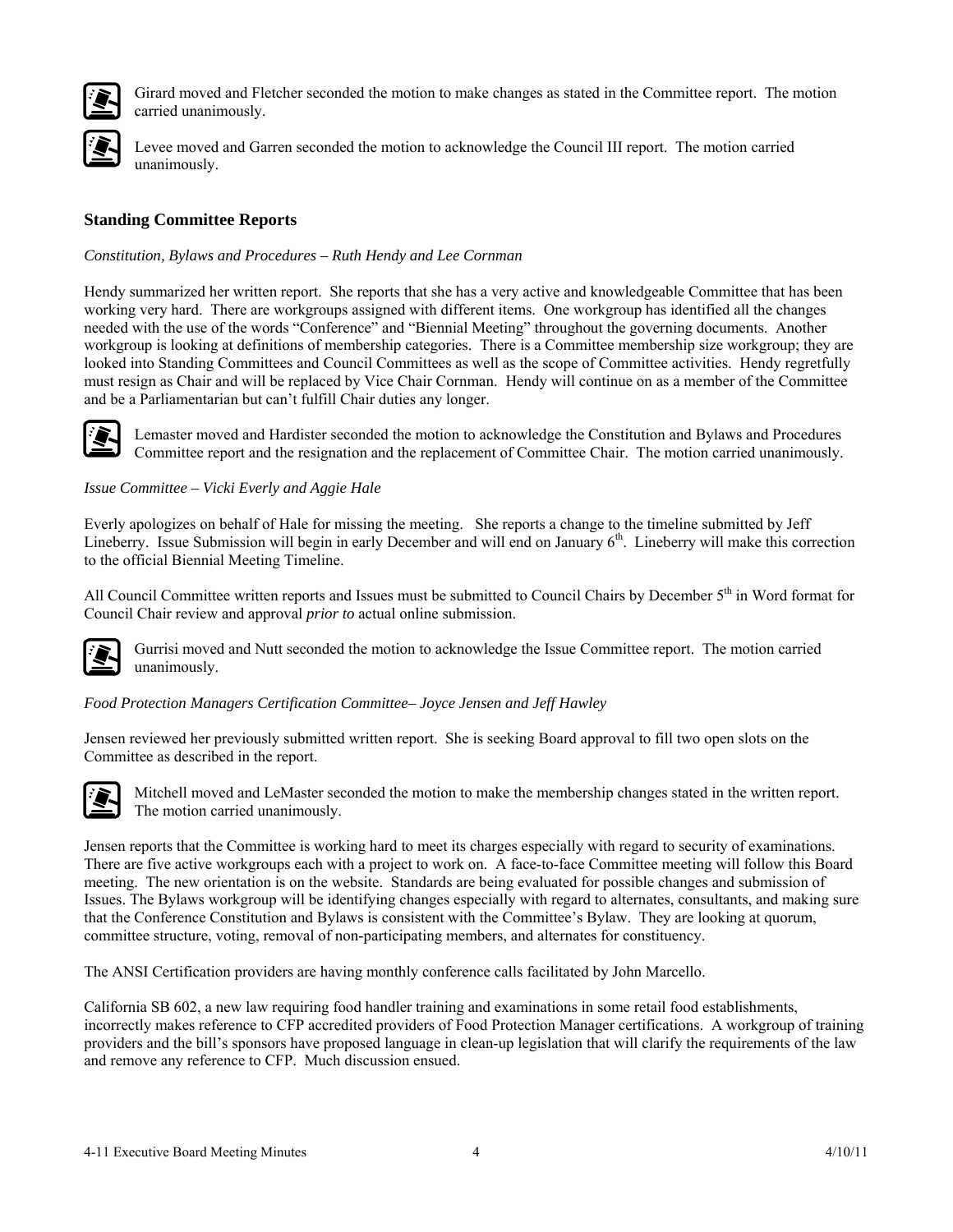### *ACAC Report – Lee Cornman and Jim Lewis*

Cornman summarized her previously submitted report. All providers have been awarded continued accreditation. The Board is still seeking a replacement for Jim Lewis who is still acting as an ACAC member on behalf of the Board.



Hedman moved and Garren seconded the motion to acknowledge the Food Protection Managers Committee report. The motion carried unanimously.

### *Audit Committee – Terry Levee*

Levee reviewed his previously submitted report. This is a small committee of mostly new people. The discrepancies found by the Committee are not serious and were resolved quickly. The Committee looks to the Board for future audit needs. Levee proposes that the Audit Committee develop SOP's. There was discussion on auditing standards. Monroe says there are 3 types of audits, regular audit, procedures audit, and forensics audit. He recommends that a regular CPA audit be done soon. He also commented on the appropriateness of one person writing and signing checks.



Monroe/moved and Garren seconded a motion that Pippert contact no less than 3 firms to get bids to conduct a 1 year 2010 audit and provide an estimate for the cost of a transition audit (Hayes to Pippert). Hedman offered an amendment that this be done in collaboration with the Audit Committee. The motion passed unanimously.



Monroe moved and Fletcher seconded the motion to acknowledge the Audit Committee report. The motion carried unanimously.

### *Strategic Planning – Ken Rosenwinkel*

Kevin Smith summarized the previously submitted report for the absent chair, Ken Rosenwinkel. He stated that the Committee needs to provide the Board with specific direction on why a relationship with the Global Food Safety Initiative is recommended. Linton states that the Committee needs to be refocused on high ranking issues identified in last cycle's survey. Continuity from one Strategic Planning Committee to the next is essential. The Committee must take into consideration the Food Safety Modernization Act and changes in general.



Garren moved and Hardister seconded the motion to acknowledge the Strategic Planning Committee report. The motion carried unanimously.

#### *Program – Julie Albrecht*

Albrecht offers two suggestions for the 2012 Workshop – Norovirus or Food Protection and Security. There was much discussion on these topics. Linton pointed out that Norovirus was high on the list of concerns from last cycle's Strategic Planning survey. Norovirus was selected by straw vote; however, much discussion continued including a couple of alternative suggestions. Albrecht stated that she felt she had received enough input to move forward and a final decision would be made at the August Board meeting.

Wright provided Albrecht with the names of those who had signed up for the Committee. Albrecht stated that she will assemble the Committee and develop a program.



Girard/moved and Levee seconded motion to approve the Committee Roster. The motion passed unanimously.



Hedman moved and Levee seconded the motion to acknowledge the Program Committee report. The motion carried unanimously.

#### **Special Committee Reports**

#### *Sponsorship Committee – Greg Orman*

Hedman reported on behalf of the absent Chair, Greg Orman. The Committee has 3 members - Gina Nicholson, Corey Hedman and Greg Orman. Local sponsorship and CFP sponsorship Committees will be meeting and coordinating efforts. Lineberry advises that both Committees need to be aware of how important conformity will be in recognition announcements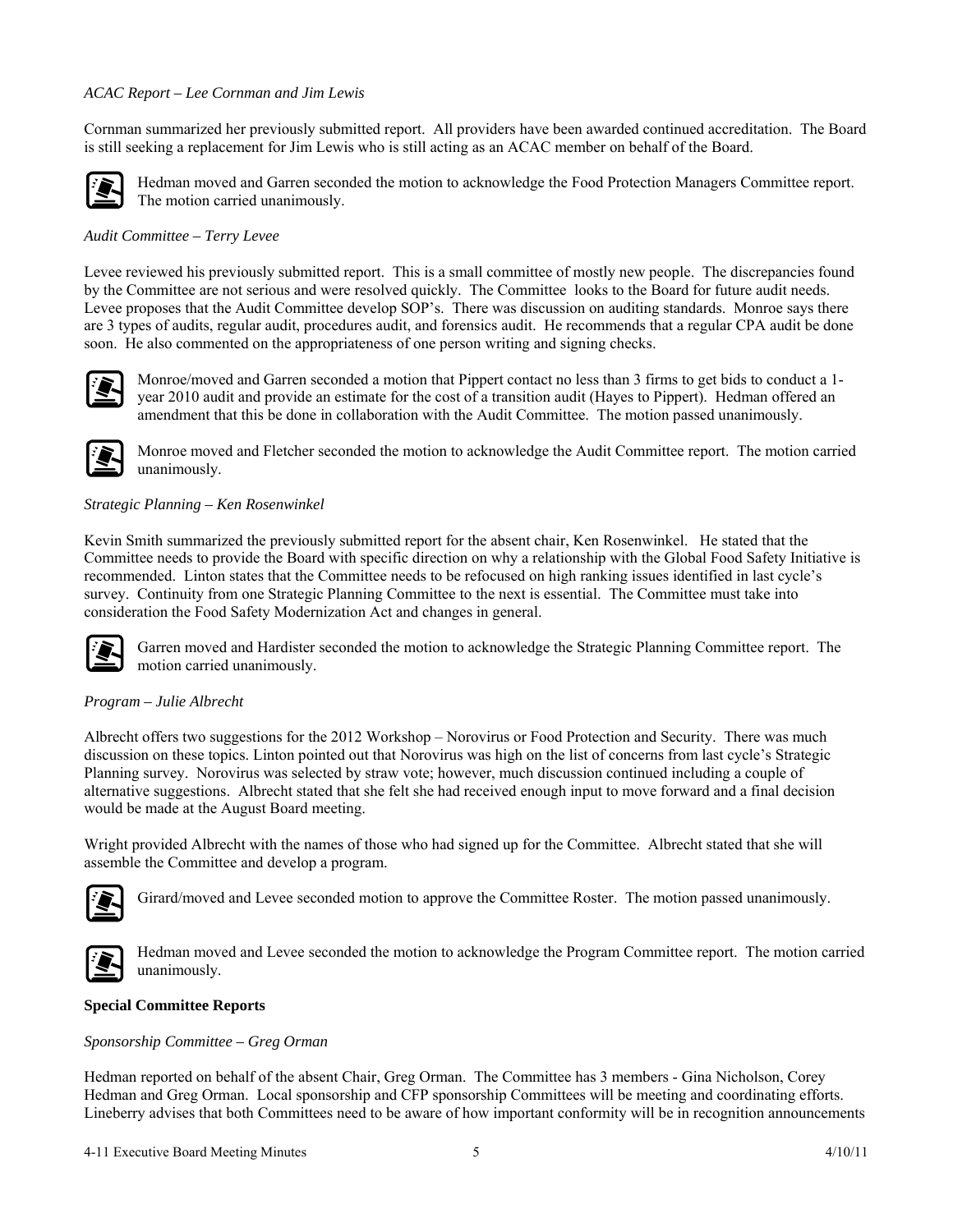– full page ads, posters at meeting, etc. Gilliam requests guidance in future for LAC to know early on what sponsorship levels are appropriate.



Levee moved and Gurrisi seconded the motion to acknowledge the Sponsorship Committee report. The motion carried unanimously.

#### *Compensation Committee – Michael Roberson*

The Executive Staff left the room during this report so no minutes were recorded. Roberson requested that the following motions be included in the minutes.



Girard/moved and Garren seconded a motion that Executive Staff start using a Committee-provided tracking tool to record hours and submit these monthly to the Compensation Committee Chair.



Hedman moved and Garren seconded motion to approve the members of the Compensation Committee – Chair Roberson, Nutt, Hedman, LeMaster, and Levee.

### **Federal Agency Reports**

#### *FDA – Kevin Smith*

Smith reports that the agency is very busy right now. The budget is in flux due to potential government shutdown. There have been numerous changes at the agency – Division of Federal State Relations/Office of Regulatory Affairs has filled some of their staffing needs. Tim Weiner and Linda Collins are rebuilding staff for this division. The Food Safety Modernization Act passed by Congress was deemed historic by Mike Taylor; it puts all sorts of expectations on FDA to expand and meet deadlines for publishing rules on food suppliers, preventive controls, food safety planning (HACCP), seafood, juice, retention of records for monitoring, etc. The FDA will develop regulations defining expectations, who has to meet them, and when. Eighteen months is the timeline for final rules. Produce safety is a big part of this especially on-farm production and packing. The FDA has 2 years to develop this component. The Act addresses adulteration of foods and requires more regulatory mandates such as significantly more inspections and recall authority. Future budgets will drive numbers of inspections including possible private 3<sup>rd</sup> party oversight; import oversight at point of origin possibly working with other countries; and enhanced partnerships with states and locals to achieve needs of the Act. More information is available on the FDA website.

The Retail Food Safety Initiative proceeds. 2008 data has been analyzed and published (link to report is on CFP website). Out of this data, the agency is focusing attention on strengthening active managerial controls and how this attention can drive better compliance. Goals include making Food Protection Manager Certification commonplace; extending more widespread adoption of the Food Code; having more direct interaction with State restaurant associations to try to work together to achieve better food safety outcomes; enhancing the regulatory environment for retail; and providing access to good training.

The Program Standards are still being widely used. The newest revisions out of the 2010 Biennial Meeting have been done and will be available online soon. Accreditation of public health agencies is about to unfold. There is a CDC- led initiative working with other organizations to accredit public health organizations. FDA and CDC are working with the Public Health Accreditation Board in the development of standards for accreditation. Program Standards will be a part of this.

The FDA Recall Committee just unveiled a public website that lists recalls and their status. Regarding menu labeling – the FDA website shows what is being proposed and who has to have it. The 2011 Food Code Supplement will be out later this year (the target is June). Twelve of sixteen Issue recommendations sent to FDA following the 2010 biennial meeting will be addressed in the supplement; the other four will probably not be incorporated. The 2010 Issues not in the Supplement are likely to be I-24 (Management Responsibility), III-06 (Wash temperature for equipment), III-07 (Reduced wash temperatures for warewashing), and III-17 (elimination of open, refillable soap dispensers); a letter will be forthcoming to the Board.

#### *USDA – John Hicks*

Dr. Hicks was not in attendance but he submitted a report that is posted online (see page 1 for link).